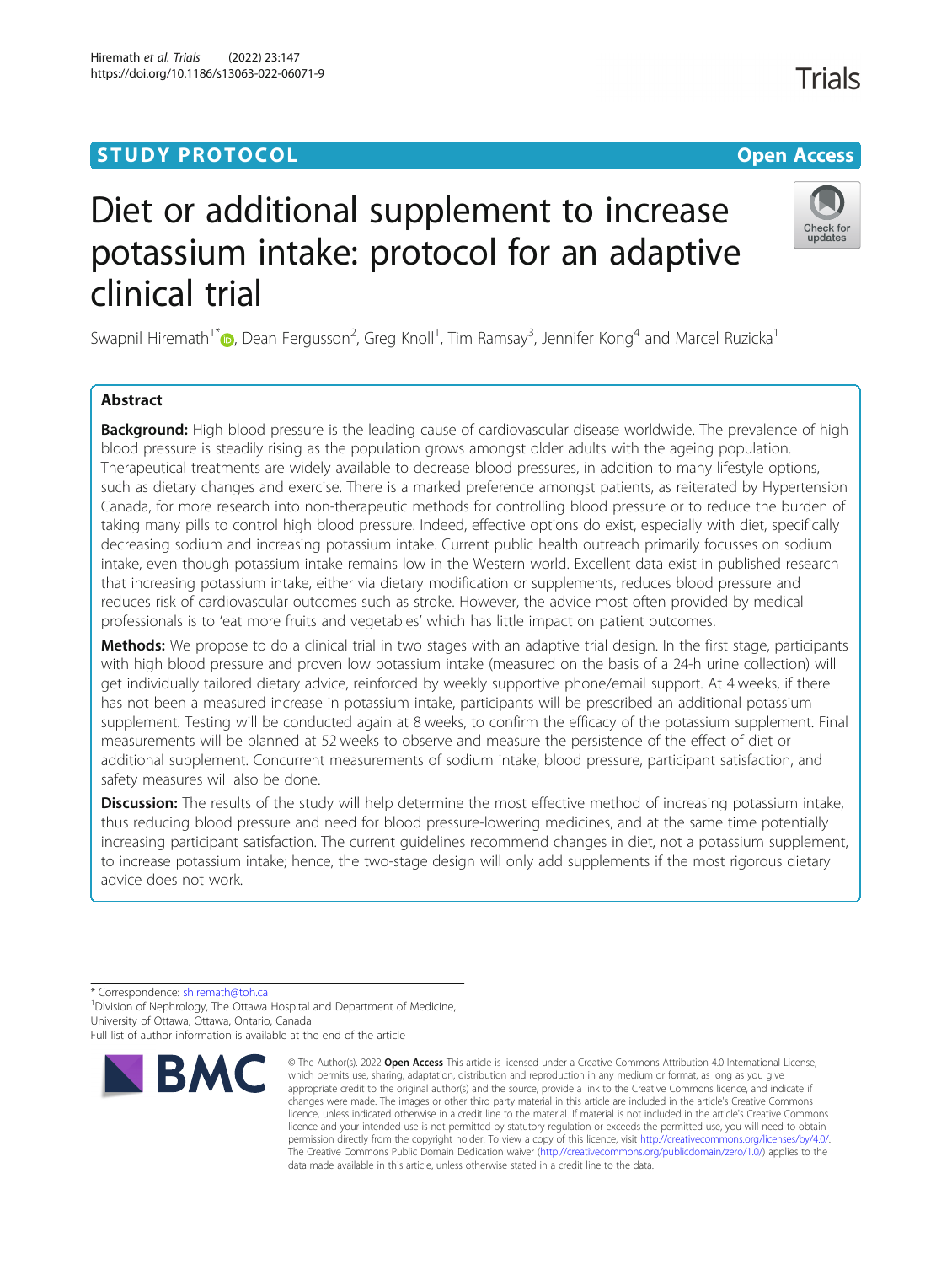Trial registration: This study has been registered on [ClinicalTrials.gov](http://clinicaltrials.gov) [NCT03809884.](https://clinicaltrials.gov/ct2/show/NCT03809884) Registered on January 18, 2019

Keywords: Hypertension, Potassium, Supplementation, Blood pressure, Diet, Lifestyle, Counselling

# **Background**

Hypertension is the leading cause of death and disability in Canada and globally. Apart from a wide choice of pharmacological agents, multiple lifestyle modifications, in particular an increase in potassium intake by diet or as a supplement, have been shown to be efficacious in reducing blood pressure (BP) [[1](#page-6-0)–[3\]](#page-6-0). An increase in dietary potassium is recommended by the World Health Organization [\[4](#page-6-0)], the American Heart Association/ American College of Cardiology [[5\]](#page-6-0), and Hypertension Canada [[6](#page-6-0), [7\]](#page-6-0). Despite this, potassium intake remains stubbornly low in western world, including in Canada. Similar to the relative slowness in behaviour change with reducing sodium, the reason why trials of efficacy may not have translated into change is that the interventions in the trials of dietary modification have not been feasible (including supervised intake of meals and/or provision of meals) to be used in clinical practice. In contrast to behavioural modification required for increasing potassium intake in food, namely change in dietary habits, addition of potassium supplements might be an easy to implement alternative  $[8, 9]$  $[8, 9]$  $[8, 9]$  $[8, 9]$ . The advocacy of potassium supplements has not made it into any guidelines despite robust data of their efficacy and the public enthusiasm for consuming health supplements.

Increasing potassium intake itself is a robust, but often overlooked, means of decreasing BP [\[9](#page-6-0), [10](#page-6-0)]. The effect of increasing potassium on BP is seen at low as well as high sodium intake, for example in the Dietary Approach to Stop Hypertension Sodium (DASH Sodium) trial, the effect of the potassium rich DASH diet was − 5.0/− 2.5 mm Hg at high sodium intake and − 2.2/− 1.0 at low sodium intake [\[11](#page-6-0)] . Increasing dietary potassium intake has an inverse association not just with BP but can impact cardiovascular disease. Systematic reviews and meta-analyses of randomized controlled trials on the effect of increased potassium intake on BP show significant decreases in systolic and diastolic BP with increased potassium intake  $[8-13]$  $[8-13]$  $[8-13]$ . Globally, hypertension is the leading risk factor for mortality, accounting for 13% of death, and also being the leading cause of disability worldwide, according to the Global Burden of Disease studies [[14](#page-6-0)–[16](#page-6-0)]. Research on lifestyle habits to reduce blood pressure, without involving pharmacotherapy has been identified as a top research priority by Hypertension Canada [\[1\]](#page-6-0).

Advocating high potassium intake either in the form of diet or as use of a potassium supplement to the diet may pose a risk in certain populations. However, except in individuals with advanced chronic kidney disease or other conditions impairing renal potassium handling, adaptive mechanisms are triggered that allow for excretion of excess potassium in the urine  $[17–19]$  $[17–19]$  $[17–19]$  $[17–19]$ . Thus, increasing potassium intake, as part of the diet or as a supplement, has little adverse effects in most populations [\[9,](#page-6-0) [13\]](#page-6-0). In this adaptive trial, we will test the effectiveness of dietary counselling, followed by additional potassium supplementation in those in whom dietary counselling is ineffective. The objective of this study is to determine an effective strategy for increasing potassium intake in hypertensive individuals with low potassium intake.

# **Methods**

# Study design and setting

The study design is a single-centre, single arm clinical trial, with an adaptive design of two possible sequential interventions. For the dietary advice, this is outside the phases which apply to pharmacological trial regulatory description. The potassium supplement aspect could be considered as a phase 2, since, though approved for other indications, they have not been approved for hypertension. Focused and individualized dietary counselling to increase potassium intake will be the initial intervention amongst hypertensive individuals with low potassium intake. The aim of the study is to find the most effective intervention to increase potassium intake in this population. Since diet is the only recommendation in current clinical practice guidelines, this will be the initial intervention. Only in participants who do not achieve an increase in potassium intake, as measured on the basis of her 24-h urine potassium, as described below, will a potassium supplement be added. From a safety perspective, this was thought to be the most suitable study design. A comparison of a potassium supplement with a diet might result in a change in diet in patients randomized to a supplement, with possible safety issues in terms of hyperkalemia. Hence, the study design is a two-stage intervention, of dietary counselling, with the second stage of supplement only added to those in home the dietary counselling has been insufficient in increasing potassium intake (Figs. [1](#page-2-0) and [2\)](#page-2-0).

This study and patient recruitment will take place in a referral hypertension clinic at a tertiary care teaching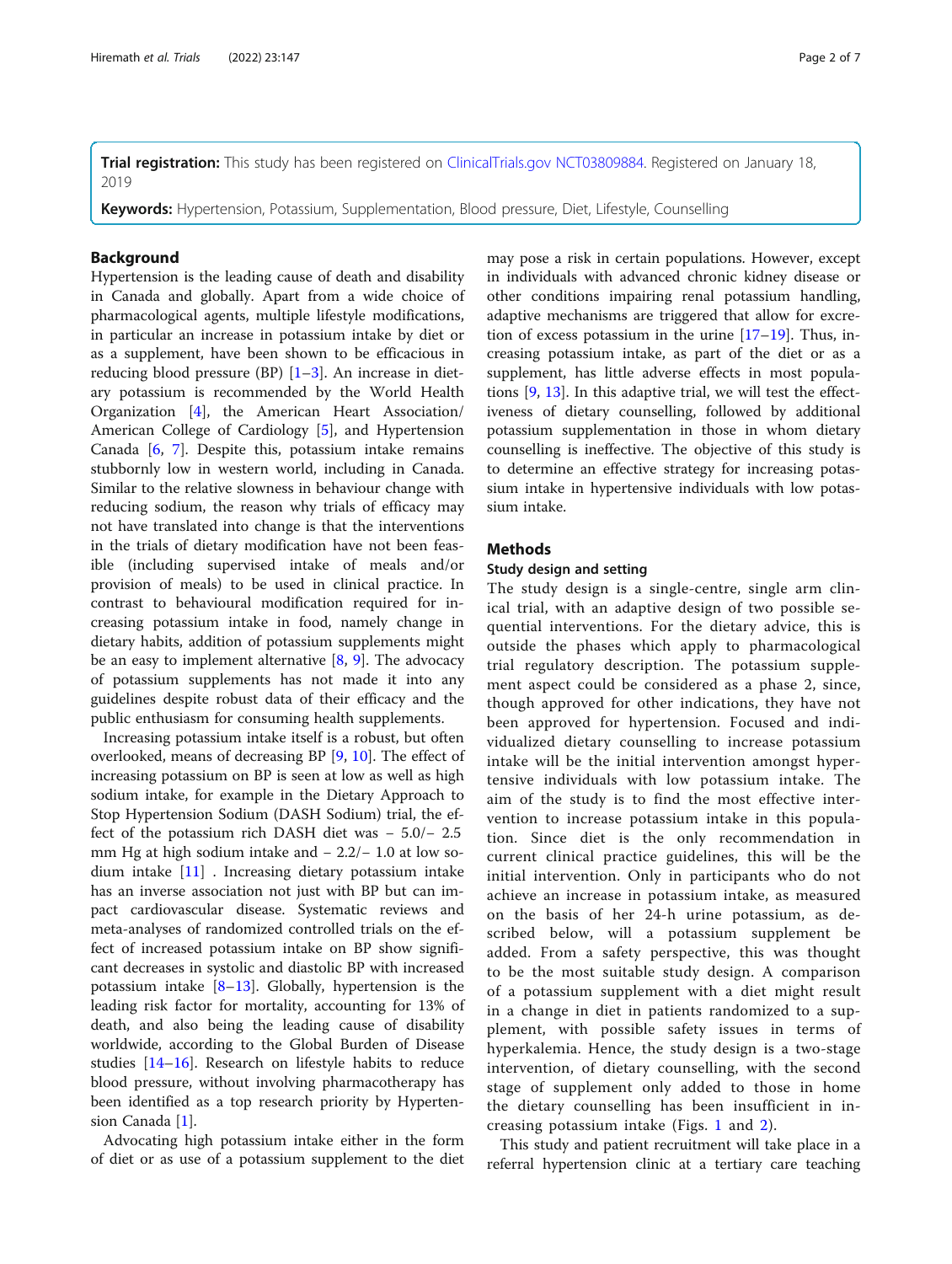<span id="page-2-0"></span>

|                                                                                                                                                                                                                                                                                                |                   | <b>STUDY PERIOD</b> |                           |                        |             |             |  |  |  |  |
|------------------------------------------------------------------------------------------------------------------------------------------------------------------------------------------------------------------------------------------------------------------------------------------------|-------------------|---------------------|---------------------------|------------------------|-------------|-------------|--|--|--|--|
|                                                                                                                                                                                                                                                                                                | <b>Enrollment</b> | <b>Allocation</b>   |                           | <b>Post-allocation</b> | Close-out   |             |  |  |  |  |
| <b>TIMEPOINT</b>                                                                                                                                                                                                                                                                               | $0-20$<br>months  | $\bf{0}$            | 4<br>weeks                | 9<br>weeks             | 14<br>weeks | 52<br>weeks |  |  |  |  |
| <b>ENROLLMENT:</b>                                                                                                                                                                                                                                                                             |                   |                     |                           |                        |             |             |  |  |  |  |
| <b>Eligibility screen</b>                                                                                                                                                                                                                                                                      | X                 |                     |                           |                        |             |             |  |  |  |  |
| <b>Informed consent</b>                                                                                                                                                                                                                                                                        | X                 |                     |                           |                        |             |             |  |  |  |  |
| <b>Counselling with</b><br>dietician                                                                                                                                                                                                                                                           | X                 |                     |                           |                        |             |             |  |  |  |  |
| <b>Allocation</b>                                                                                                                                                                                                                                                                              |                   | X                   |                           |                        |             |             |  |  |  |  |
| <b>INTERVENTIONS:</b>                                                                                                                                                                                                                                                                          |                   |                     |                           |                        |             |             |  |  |  |  |
| Oral potassium<br>supplementation*                                                                                                                                                                                                                                                             |                   |                     | X                         |                        |             |             |  |  |  |  |
| <b>ASSESSMENTS:</b>                                                                                                                                                                                                                                                                            |                   |                     |                           |                        |             |             |  |  |  |  |
| 24 hours urinary<br>collection                                                                                                                                                                                                                                                                 |                   | X                   | X                         |                        |             | X           |  |  |  |  |
| Persistence increase<br>in potassium intake                                                                                                                                                                                                                                                    |                   |                     | X                         |                        |             | X           |  |  |  |  |
| <b>Safety outcome</b>                                                                                                                                                                                                                                                                          |                   |                     | $\boldsymbol{\mathrm{X}}$ |                        |             | $\mathbf X$ |  |  |  |  |
| <b>Adverse events</b>                                                                                                                                                                                                                                                                          |                   |                     | X                         |                        |             | X           |  |  |  |  |
| <b>DATA ANALYSIS</b>                                                                                                                                                                                                                                                                           |                   |                     |                           |                        |             | X           |  |  |  |  |
| *Only apply for patients who did not increase potassium intake after stage 1.<br>Fig. 1 Stage 1 study period content for all participants (stage 1), including the schedule of enrollment, interventions, and assessments for the<br>Diet or Additional Supplement to Increase Potassium study |                   |                     |                           |                        |             |             |  |  |  |  |

|                                   |                           | <b>STUDY PERIOD</b>                     |                              |             |              |              |              |  |  |  |
|-----------------------------------|---------------------------|-----------------------------------------|------------------------------|-------------|--------------|--------------|--------------|--|--|--|
|                                   | <b>Enrollment</b>         | <b>Allocation</b>                       | Post-allocation<br>Close-out |             |              |              |              |  |  |  |
| <b>TIMEPOINT</b>                  | $0 - 20$<br>months        | End of<br>week 4<br>$(\text{stage } 1)$ | 9<br>weeks                   | 14<br>weeks | 26<br>weeks  | 38<br>weeks  | 52<br>weeks  |  |  |  |
| <b>ENROLLMENT:</b>                |                           |                                         |                              |             |              |              |              |  |  |  |
| Potassium<br>supplementation*     | $\boldsymbol{\mathrm{X}}$ |                                         |                              |             |              |              |              |  |  |  |
| <b>Allocation</b>                 |                           | $\mathbf{x}$                            |                              |             |              |              |              |  |  |  |
| <b>INTERVENTIONS:</b>             |                           |                                         |                              |             |              |              |              |  |  |  |
| Oral potassium<br>supplementation |                           | $X^{**}$                                |                              |             |              |              |              |  |  |  |
| <b>ASSESSMENTS:</b>               |                           |                                         |                              |             |              |              |              |  |  |  |
| 24 hours urinary<br>collection    |                           | X                                       | X                            | X           |              |              | $\mathbf{X}$ |  |  |  |
| <b>Follow-up</b><br>appointment   |                           |                                         |                              | X           | $\mathbf{X}$ | $\mathbf{X}$ | X            |  |  |  |
| <b>Safety outcome</b>             |                           |                                         | X                            | X           | X            | X            | X            |  |  |  |
| <b>Adverse events</b>             |                           |                                         | X                            | X           | X            | X            | X            |  |  |  |
| <b>DATA ANALYSIS</b>              |                           |                                         |                              |             |              |              | X            |  |  |  |

\*Only if participants who failed stage 1, remains < 60 mmol/day at the end of 4 weeks (unsuccessful in increasing potassium via diet after 4 weeks).

\*\* Potassium supplementation will be provided at a dose of 100 mmol/day (liquid solution).

Fig. 2 Stage 2 study period content for participants who failed stage 1, including the schedule of enrollment, interventions, and assessments for the Diet or Additional Supplement to Increase Potassium study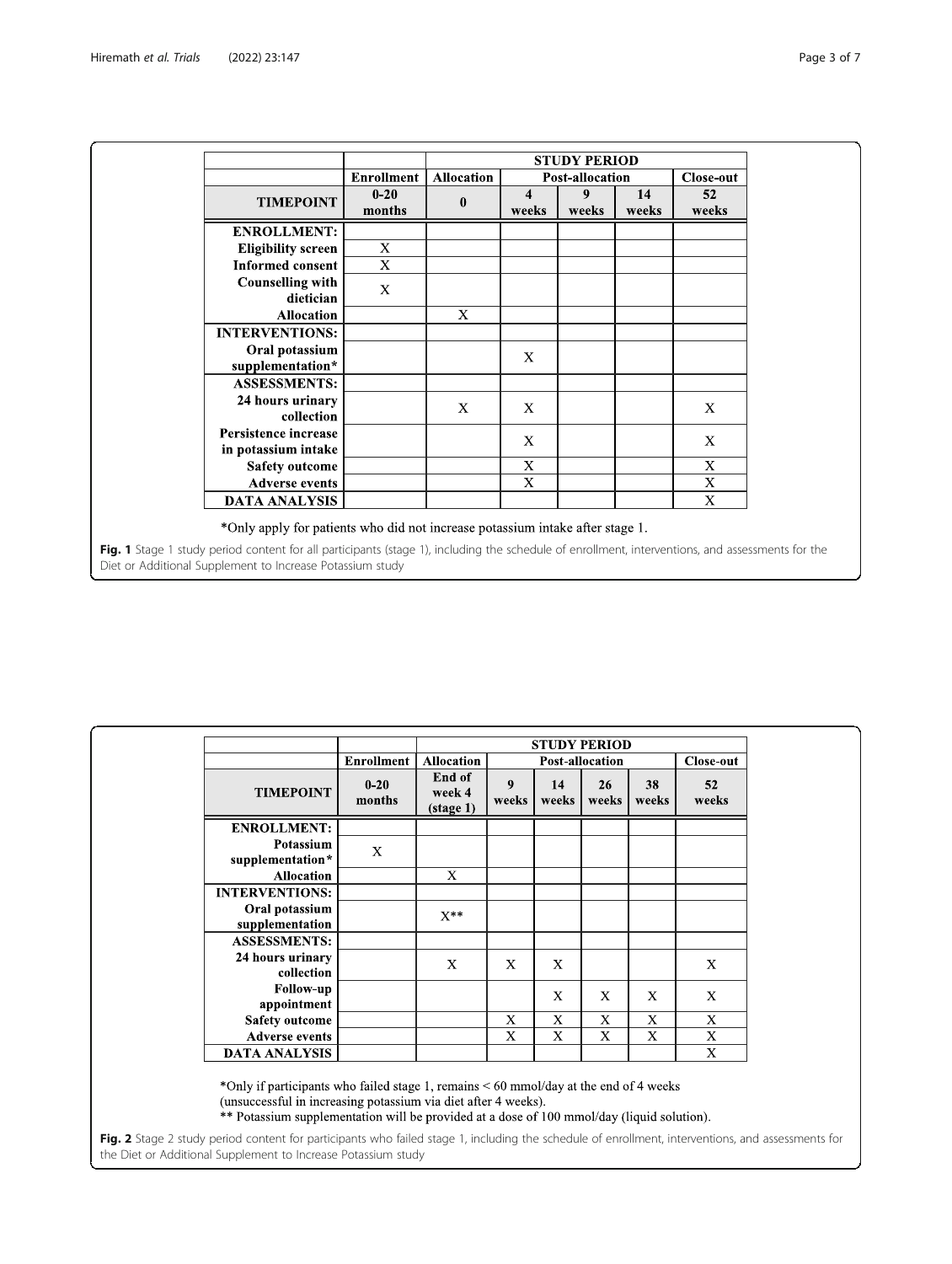hospital. Patients with difficult to control hypertension are referred to this clinic, and all patients undergo evaluation of their sodium and potassium intake with a 24-h urinary collection. The study coordinator will obtain written informed consent and to ensure that all necessary information is obtained. During the consent process, the study coordinator will ensure that there are no overtures of coercion, duress, or undue incentive. On the consent form, participants will also be asked if they agree to use their data should they choose to withdraw from the study.

#### Study population and timeline

In this trial, all patients with low dietary potassium intake will be eligible for enrolment. The study coordinator will screen patient for eligibility and obtain informed consent. Patients known to be at risk for hypokalaemia or hyperkalaemia will be excluded. The estimated duration for this study is 4 years.

Inclusion criteria:

(1) Hypertension (either on treatment, any level of BP; or not on treatment with an ambulatory blood pressure monitoring (ABPM) with daytime systolic blood pressure (SBP) > 140 or diastolic blood pressure (DBP) > 90)

(2) Aged 18 and greater

(3) 24-h urine potassium < 60 mmol

Exclusion criteria:

(1) Serum potassium <  $3.3$  or  $> 5.1$  mmol/L

(2) Glomerular filtration rate (GFR) < 45 ml/min/1.73  $m<sup>2</sup>$ 

(3) Primary hyperaldosteronism

(4) Pregnancy

(5) Psychiatric disorder which, in the opinion of the investigator, would interfere with the study, or inability to give consent

(6) Severe liver disease

(7) Metabolic alkalosis (HCO<sub>3</sub> > 32 mmol/L)

(8) Exclude patients who need to be started on reninangiotensin-aldosterone blockade in the next 3 months

(9) Gastrointestinal disorder (delayed gastric emptying, dysphagia, gastric/duodenal/oesophageal ulcers)

# Interventions

#### Stage 1: Counselling

All enrolled patients will undergo a 1:1 counselling with a registered dietitian (with possible inclusion of family members, as appropriate). The dietitian will undertake an assessment of the comorbidities (e.g. diabetes), dietary intake, and dietary habits (e.g. eating out, food preparation, socio-cultural aspects) and provide an individually tailored strategy to increase potassium in the diet. Secondly, on a weekly basis, the dietitian will contact the patient by telephone or electronically (as preferred by the patient) to reinforce the advice and

provide support and advice as necessary. Patients who are successful in increasing potassium to desirable levels at 4 weeks (see the "Outcomes" section) will continue to have follow-up for one more year.

The counselling will be individualized and focused on addition of food ingredients or items to increase potassium intake, rather than a complete overhaul of the participant lifestyle.

# Stage 2: Potassium supplementation

Patients who are not able to successfully increase their potassium intake at 4 weeks with dietary counselling will be enrolled into stage 2. They will receive oral potassium supplementation in the form of 50 to 100 mmol of potassium citrate (25 to 50 ml of the liquid elixir based on the achieved 24-h urinary potassium). For those whose urinary 24-h potassium remains < 60 mmol/day, the dose of the supplement will be 100 mmol/day, and for those whose 24-h urinary potassium is between 60 and 90 mmol/day, the dose will be 50 mmol/day. In the DASH trial, the diet itself provides 120 mmol/day of potassium; however, the average measured 24-h urinary potassium was 2757 mg/day  $({\sim} 71 \text{ mmol/day})$ . Hence, we are aiming for a higher dose of supplement to achieve the target outcome.

This dose of potassium is well tolerated in hypertension (reported adverse events, at  $<$  1% frequency and not different from placebo, are change in bowel habits, belching and flatulence, and abdominal cramps with the current wax matrix-based and microencapsulated or coated microcrystal-containing preparations with extended release characteristics) [[9,](#page-6-0) [20\]](#page-6-0). There are no reports of hyperkalemia reported in trials using this dose in a similar population  $[9, 13]$  $[9, 13]$  $[9, 13]$  $[9, 13]$  $[9, 13]$ . Potassium at this dose and formulation has excellent (> 90%) bioavailability [[20\]](#page-6-0). This dose of potassium also should be effective in increasing urinary potassium to desired levels. There is also no comparator in this study since it is not a randomized controlled trial. Since potassium is well tolerated in hypertension, there will be no special criteria for discontinuing or modifying allocated interventions.

# **Outcomes**

The primary outcome will be a successful increase in potassium intake to > 90 mmol/day as estimated from the 24-h urinary sample at 4 weeks. The secondary outcomes are persistence of increase in potassium intake (to > 90 mmol/day) at 1 year. For examination of safety, the following outcomes will be specifically examined: hyperkalemia (as defined as a serum potassium > 5.1 mmol/L) at 4 weeks after initiation of dietary counselling, at 1 and 4 weeks after starting potassium supplements, 1 week after dose escalation/dispensing, and at 12 months in everyone and gastrointestinal side effects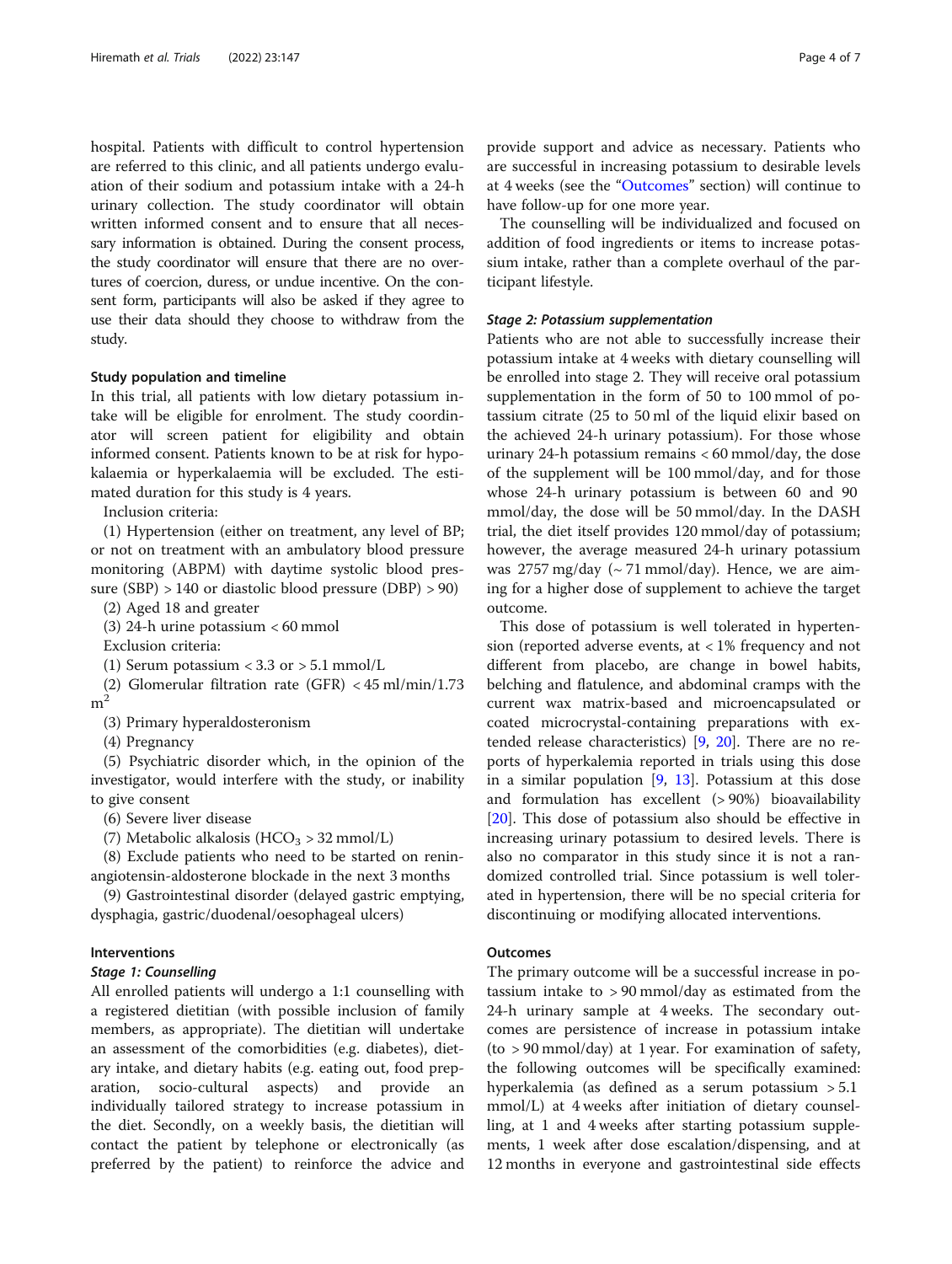(change in bowel habits, belching and/or flatulence; abdominal pain or cramps). Additional patient-reported adverse effects will also be measured and reported. Serious adverse events will be captured and reported as per regulatory requirements.

# Blinding

The trial design is open label, given that behavioural change is difficult to blind. However, numerous safeguards will be in place to minimize actual bias in the data collected.

# Blinded assessment of outcomes

The primary outcome in this trial is a change in potassium intake, as measured by 24-h urinary potassium. This is an objective measure, however, and the laboratory personnel measuring the values will not be aware of which intervention is ongoing when they perform the measurement.

# Ascertainment and follow-up plan

In order to minimize ascertainment bias, all patients, irrespective of the group, will have similar measurement schedule. Nevertheless, we will study the frequency of loss to follow-up and reasons thereof.

# Measurements

The dietary intake of potassium will be assessed using 24-h collection of urine. There is a very close relationship overall between urinary potassium excretion and dietary potassium intake. There is a circadian variation [[21\]](#page-6-0) (more potassium excretion in the day than at night) which will be overcome with a 24-h urine collection. Twenty four-hour urinary sodium and creatinine (to assess for accuracy of collection) will also be measured for all participants at baseline, 4 weeks, and 52 weeks (end of study). In addition, participants who enrol into stage 2 will have an additional 24-h urinary collection and set of measurements at 4 weeks after initiation of the potassium supplement/dose escalation. Blood will also be collected at the same time points for measurement of kidney function and electrolytes (creatinine, sodium, potassium, total  $CO<sub>2</sub>$ , chloride). As an additional safety measure, serum potassium will be measured 1 week after starting potassium supplementation, 1 week after dose escalation, and 1 week post each re-dispensing visit. Blood pressure will be measured using automated oscillometric measurements and 24-h ambulatory monitoring. Additional assessment of adherence to supplement (apart from 24-h urine measures) will be made on the basis of returned pills/bottles. Patients satisfaction will be assessed using a simple 3 question survey (see [supple](#page-5-0)[mentary material\)](#page-5-0). Furthermore, all collected samples will be sent over to the laboratory for analyses. Any leftover samples will be discarded as medical wastes. There are no plans for subsequent or ancillary analyses for the future studies.

# Sample size and analytical plan

The study goal is to estimate the success rate of the dietary intervention, as well as the success rate of the twostage approach. Dietary counselling alone will not exceed this degree of increase which was seen with supervised intake and meal provision, but there are no robust data to support an estimate of its effect. However, potassium supplementation at the dose proposed would very likely result in achieved potassium intake of > 90 mmol/ day in all participants. A sample size of 100 participants will allow us to able to estimate both success rates to within a margin of error of at most 5%. At 4 weeks, there should be little loss to follow-up; however, we estimate this to be about 20% to be conservative. Thus, this trial will enrol 120 participants. Furthermore, there are no plans for additional analyses including subgroup. Multiple imputation will be done for any missing data.

The primary outcome is a simple proportion of the participants who are able to achieve an increase in potassium intake. Secondary outcomes of the proportion of participants with persistent adequate potassium intake at 52 weeks, and safety outcomes, will also be reported as proportions. For the secondary outcomes of change in sodium, potassium, and blood pressure, the mean differences will be calculated and reported, and a paired t-test will be used to compare for statistical significance. There will be no interim analysis.

The proportions will be summarized as absolute numbers and percentages. Continuous outcomes will be reported as mean (and 95% confidence intervals). A p value of < 0.05 will be used for the paired comparisons of the continuous outcomes (i.e. secondary outcomes of change in sodium, potassium and blood pressure).

# Adverse events

The qualified investigator will follow adverse events with start dates occurring any time after informed consent is obtained until 7 days (for non-serious adverse events) or 30 days (for severe adverse events) after the last day of study participation. At each study visit, the investigator (or designee) will inquire about the occurrence of adverse events (AE)/serious adverse events (SAEs) since the last visit and record in participant research record and case report form. Events will be followed for outcome information until resolution or stabilization. This trial is a low risk, non-invasive intervention, with minimal adverse events anticipated and hence anticipation of low rate of loss to follow-up. Nevertheless, hypertension is a chronic disease, and it is possible that the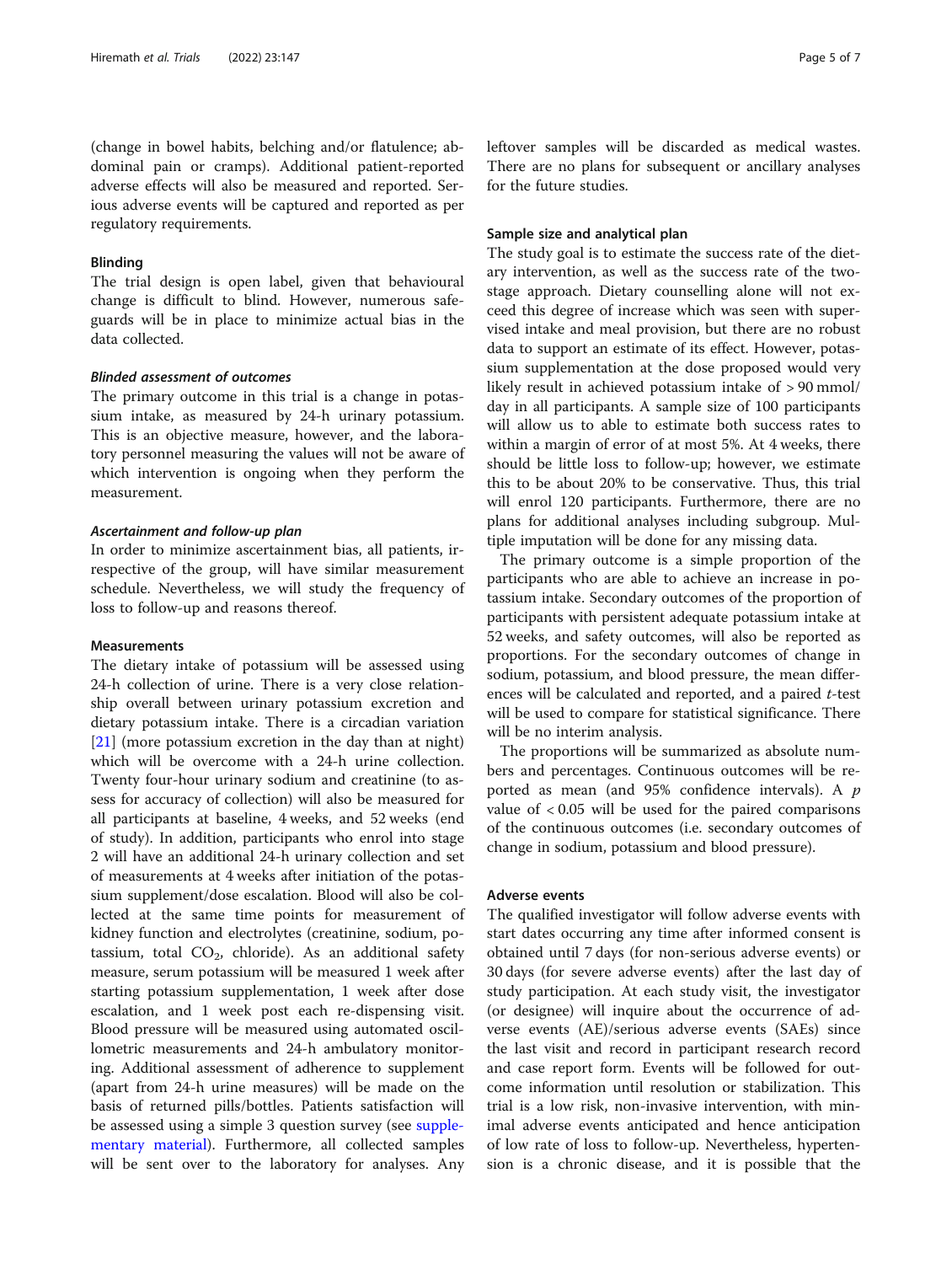<span id="page-5-0"></span>complete 1 year follow-up will not occur for all patients and has a built in 20% loss in the sample size estimation.

#### Data safety monitoring board

This study will be monitored by an independent data safety monitoring board (DSMB), consisting of a clinical epidemiologist, a nephrologist, and a biostatistician. The DSMB will be immediately informed of any SAEs which may potentially be related to the study intervention. Other SAEs will be reviewed during regular DSMB meetings. Interim reports, prepared by the data management team for the study, for review by the DSMB will include data on recruitment, compliance, adverse effects, baseline comparability, and treatment comparisons. An agreed upon review package which contains the appropriate data summary by treatment will be provided by the study statistician for the purposes of these reviews.

#### Study management

A trial management team involving principal investigators (SH and MR), three co-investigators (DF, GK, TR), and one of study coordinator and research assistant will review, implement, and supervise all aspect of this study. The responsibility for study design, data collection, interpretation, and writing of the manuscript and decision to submit the report for publication reside with the research team and not the funding sponsor. The Project Management Group will meet every 6 months to review trial conduct.

Access to medical records and study data will be limited to authorized personnel listed on the study delegation log or permitted by the study agreement. All data collected during the course of research will be kept strictly confidential and accessed by members of the study team. Access to electronic data will be password protected and auditable, electronic data will be stored on a hospital network with firewall and security back-up measure in place, and paper copies of the study data will be stored securely in locked cabinets and in locked offices.

Participants will be allocated an individual trial identification number and will be store in a secure database. Only the research team will have access and control over the trial dataset. The final trial data for this protocol can be available upon request. The datasets analysed during the current study and statistical code are available from the corresponding author on reasonable requests, as is the full protocol. In addition, there is no anticipated harm and compensation for trial participation. All participants will continue to receive standard of care post trial.

# **Discussion**

There is unequivocal evidence on the efficacy of potassium intake in lowering blood pressure and subsequent

cardiovascular outcomes. However, the trials have not resulted in change in practice due to a lack of data on the most effective methods to implement this change. Our adaptive trial design, with sequential intervention of the dietary counselling, followed by additional supplementation in those in whom diet alone is ineffective, represents an easy to implement intervention. This might bridge the efficacy to effectiveness implementation gap. A 5-mm Hg decrease in systolic blood pressure, as reported with additional potassium effect in metaanalyses, translates into one less antihypertensive medication. Thus, the results of this trial have the potential for a very large scale impact at a public health, as well at an individual level. Lifestyle habits to improve blood pressure and decrease medication burden have been already identified as high level research priorities by patients in work done by Hypertension Canada and others. We hope the results of this trial, once completed and reported, will provide useful and actionable information for public health in this sphere.

# Trial status

The trial has received ethics approval from the Ottawa Health Science Research Ethics Board (OHSN-REB) on February 5, 2019, reference number 20180873-01H. Trial screening and recruitment has begun in January 2020, with anticipated completion in 2023. Protocol version and date: January 21, 2022. The datasets analysed during the current study and statistical code are available from the corresponding author on reasonable request, as is the full protocol.

#### Abbreviations

BP: Blood pressure; ABPM: Ambulatory blood pressure monitoring; DSMB: Data safety monitoring board; GFR: Glomerular filtration rate; SBP: Systolic blood pressure; DBP: Diastolic blood pressure; TOH: The Ottawa Hospital; AE: Adverse events; SAE: Severe adverse events

#### Supplementary Information

The online version contains supplementary material available at [https://doi.](https://doi.org/10.1186/s13063-022-06071-9) [org/10.1186/s13063-022-06071-9.](https://doi.org/10.1186/s13063-022-06071-9)

Additional file 1: Supplementary material. Three question survey at 52 weeks

#### Acknowledgements

SH, MR, and GK receive research salary support from the Department of Medicine, University of Ottawa.

#### Authors' contributions

SH, MR, DF, and GK contributed to the study concept. SH, MR, DK, TR, and GK contributed to the analytic plan. JK and SH drafted the first paper and wrote the revision and the final manuscript. All authors made substantial contributions to the conception and design of the trial. All authors of this study read and approved the final manuscript. All named authors adhere to the authorship guidelines of Trials and have agreed to publication.